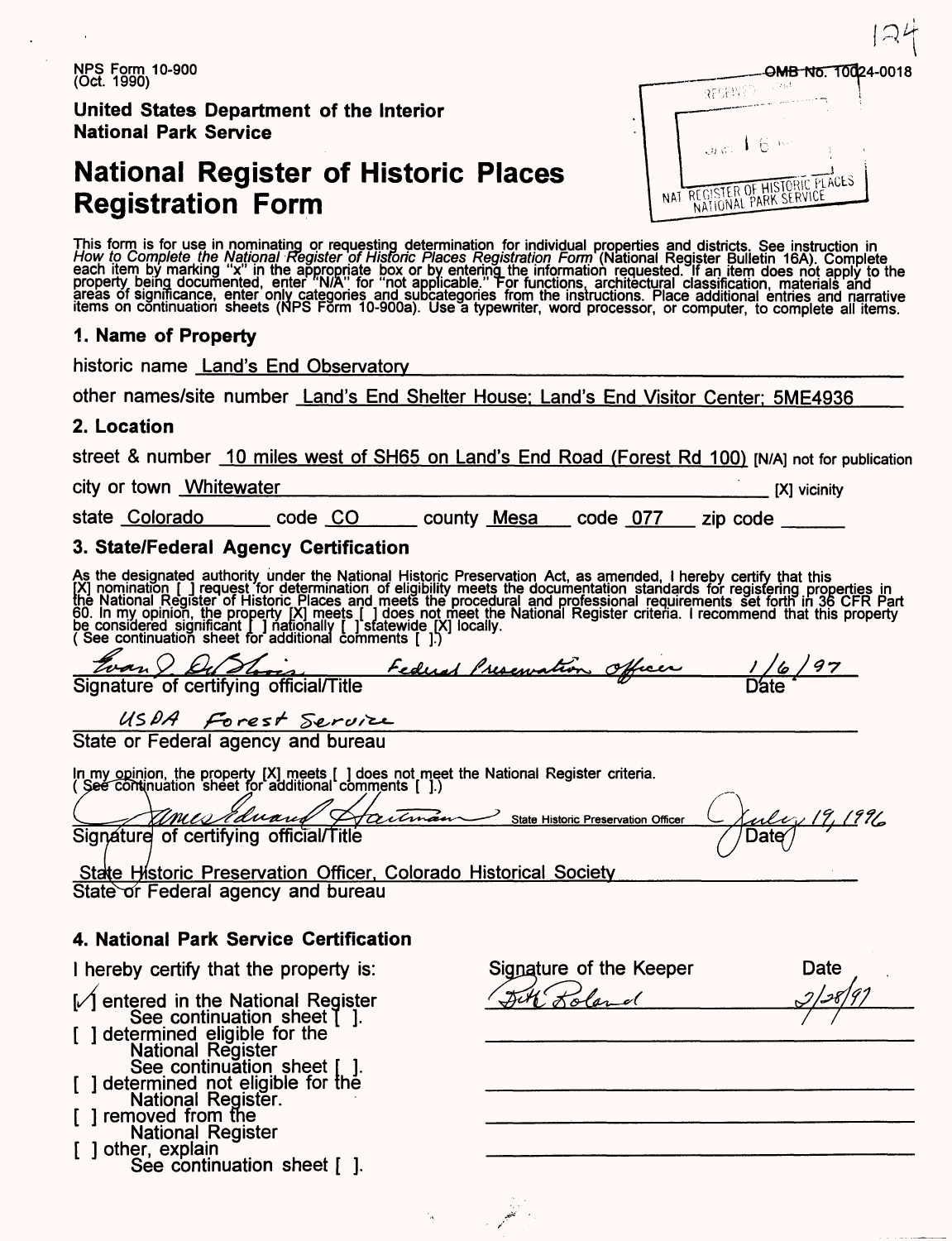### Land's End Observatory **Name of Property**

### **5. Classification**

 $\cdot$ 

### Mesa County, Colo. **County/State**

| <b>Ownership of Property</b><br>(Check as many boxes as apply)                                                         | <b>Category of Property</b><br>(Check only one box) | Contributing                                                                                      | <b>Number of Resources within Property</b><br>(Do not count previously listed resources.)<br>Noncontributing  |            |
|------------------------------------------------------------------------------------------------------------------------|-----------------------------------------------------|---------------------------------------------------------------------------------------------------|---------------------------------------------------------------------------------------------------------------|------------|
| private<br>public-local<br>public-State                                                                                | $[X]$ building(s)<br>district<br>site               | 2                                                                                                 | 0                                                                                                             | buildings  |
| [X] public-Federal                                                                                                     | structure<br>object                                 | 0                                                                                                 | 0                                                                                                             | sites      |
|                                                                                                                        |                                                     |                                                                                                   | 0                                                                                                             | structures |
|                                                                                                                        |                                                     | 0                                                                                                 | 0                                                                                                             | objects    |
|                                                                                                                        |                                                     | 3                                                                                                 | $\bf{0}$                                                                                                      | Total      |
| Name of related multiple property<br>listing.<br>(Enter "N/A" if property is not part of a multiple property listing.) |                                                     | the National Register.                                                                            | <b>Number of contributing</b><br>resources previously listed in                                               |            |
| N/A                                                                                                                    |                                                     | $\mathbf 0$                                                                                       |                                                                                                               |            |
| <b>6. Function or Use</b>                                                                                              |                                                     |                                                                                                   |                                                                                                               |            |
| <b>Historic Function</b><br>(Enter categories from instructions)<br><b>Recreation and Culture</b>                      |                                                     | <b>Current Functions</b><br>(Enter categories from instructions)<br><b>Recreation and Culture</b> |                                                                                                               |            |
|                                                                                                                        |                                                     |                                                                                                   |                                                                                                               |            |
|                                                                                                                        |                                                     |                                                                                                   |                                                                                                               |            |
|                                                                                                                        |                                                     |                                                                                                   |                                                                                                               |            |
|                                                                                                                        |                                                     |                                                                                                   |                                                                                                               |            |
| 7. Description                                                                                                         |                                                     |                                                                                                   |                                                                                                               |            |
| <b>Architectural Classification</b>                                                                                    |                                                     | <b>Materials</b><br>(Enter categories from instructions)                                          |                                                                                                               |            |
| Late 19th and Early 20th Century                                                                                       | foundation Concrete                                 |                                                                                                   |                                                                                                               |            |
| <b>American Movements</b><br><b>Other: Rustic</b>                                                                      |                                                     | walls_Stone                                                                                       |                                                                                                               |            |
|                                                                                                                        |                                                     | roof Shingle                                                                                      |                                                                                                               |            |
|                                                                                                                        |                                                     |                                                                                                   | other and the contract of the contract of the contract of the contract of the contract of the contract of the |            |
|                                                                                                                        |                                                     |                                                                                                   |                                                                                                               |            |

**Narrative Description**<br>(Describe the historic and current condition of the property on one or more continuation sheets.)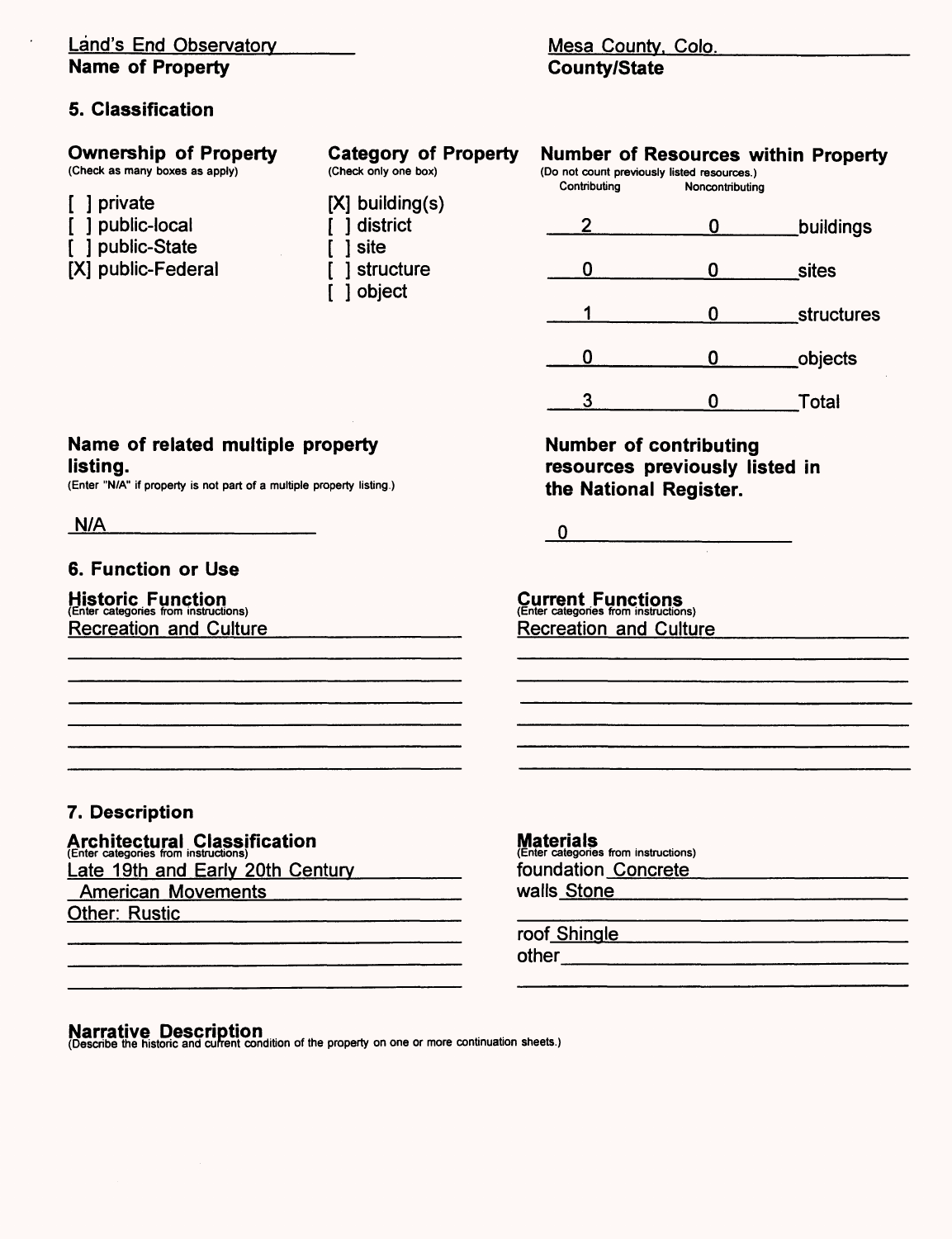$\overline{1}$ 

### **National Register of Historic Places Continuation Sheet**

Section number 7 Page 1 Research Mesa County, Colorado

Land's End Observatory

### **Narrative Description**

The Land's End Observatory, also known as the Land's End Shelter House, Land's End Visitor Center, or Land's End Concession Building, is perched on the edge of the south side of Grand Mesa, at the top of the narrow switch-backed Land's End Road (Forest Road 100). The road connects the lowlands of the Gunnison River Valley to the mesa top. The observatory building, latrine and rock wall were constructed in 1936-37, after completion of the Land's End Road. Visitors were then able to access the west side of the mesa and could enjoy the magnificent vista from the observatory: a panoramic view of the Gunnison and Grand River Valleys, the Uncompahgre Plateau, the San Juan Mountains, and the La Sal Mountains in Utah.

Overseen by Ivan Anderson, a local stonemason, the buildings were built by the U.S. Forest Service (USFS) and the Works Progress Administration (WPA) labor, with some assistance from two Civilian Conservation Corps (CCC) side camps. The observatory building is of the Rustic style as developed and interpreted by the USFS. The observatory is a one-story, slightly irregular T-shaped building measuring 43'5" by 33', with roughcut, rockfaced, uncoursed stone walls of native basalt. Log sills above the stone support vertical logs in the gable ends. Diagonal logs form the upper gable ends on the north and south. The roof consists of moderately pitched cross gables with log rafters and purlins. Pointed rafter ends are visible beneath the eaves. Pointed purlin ends support external rafter logs across the face of the gable ends. Sawn wood shingles are probably original and may be of the high quality "Royal" variety (Ralph Hartley, personal communication). A basalt chimney straddles the west gable ridge. The chimney has one sloped step-back just below its concrete cap. A decorative iron "S" is attached to the west face of the chimney.

All the windows have poured concrete sills and massive wood lintels. Flanking the south entrance on the west side is a single casement diamond pane window. One set of four, 8-light casement windows is set in the south side of the exhibit room (visitor reception room). A 6-light window illuminates the entry area on the west elevation. In the observation room (living room), large singlelight picture windows fill the north, west and south elevations and are each flanked by 8-light casement windows. In addition to the observation room windows, the north side contains one double 8-light casement window, one double 6-light casement window, and two 4-light casement windows. The east side contains two 8-light double casement windows. Tall, rectangular windows in the north and south gable ends are covered by wood panels.

An original, unglazed, vertical plank door on the north side provides access to the kitchen. The south (main) entrance contains a solid wood door with a one-foot square light.

The foundation is a concrete slab with a floor of irregular coursed flagstone. A stoop of two semi-circular flagstones with sandstone steps leads to the south entrance. A stone bench surrounds the outside wall of the observation room and a flagstone walk links the building to the parking lot, rim wall, and the latrine south of the observatory.

The interior of the building is divided into an entryway, exhibit room (visitor reception room), observation room (living room), and an "apartment" which consists of a small kitchen area and bedroom. The north wall of the entry is exposed basalt, as are portions of the walls in the observation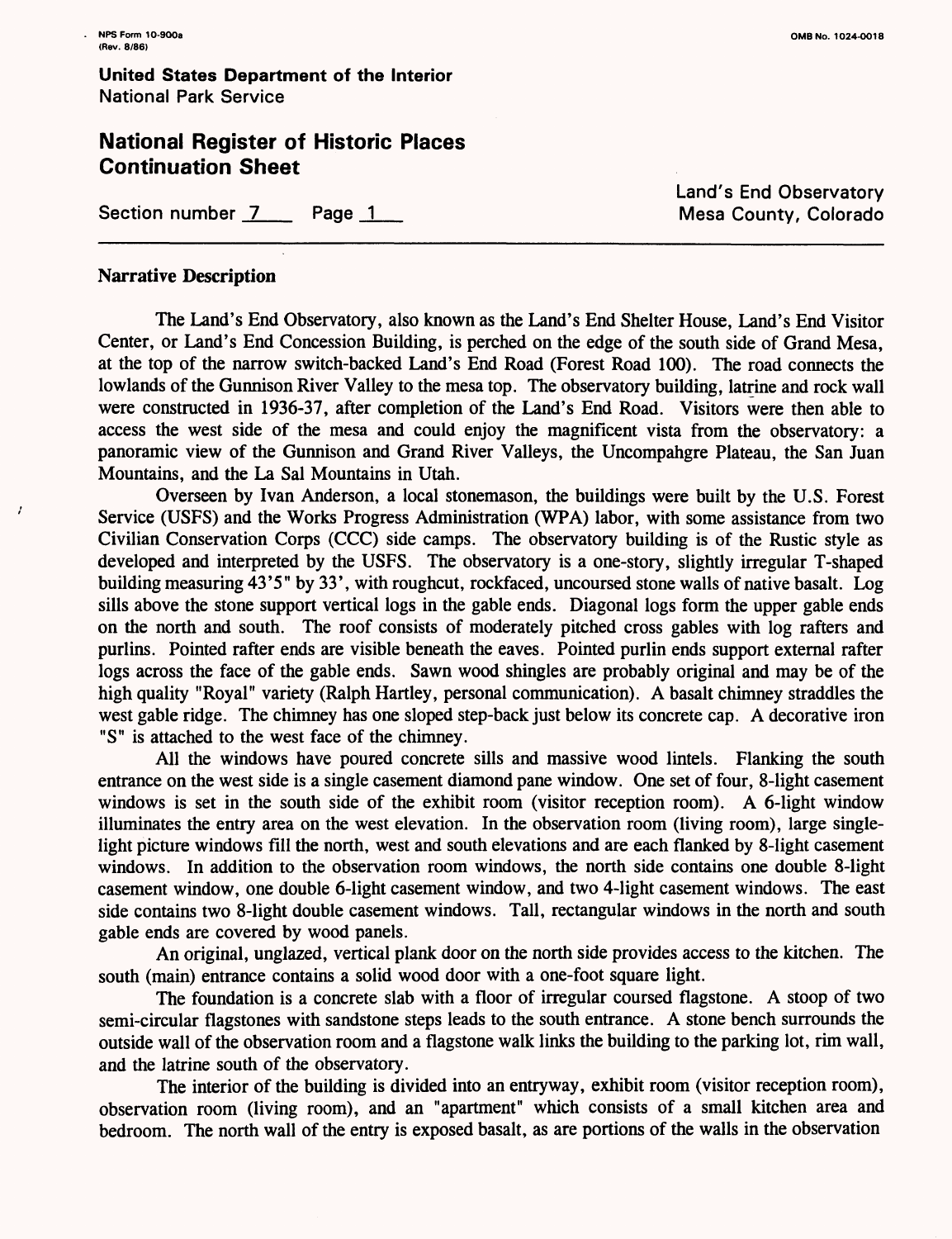N.

**United States Department of the Interior** National Park Service

### **National Register of Historic Places Continuation Sheet**

Land's End Observatory Mesa County, Colorado

Section number 7 Page 2

Land's End Observatory Observatory Floor Plan

 $K E Y$ 

 $+$  = WINDOW - -= INTERIOR DOOR WAY  $\rightarrow$  =  $EXTEROR$  DOOR WAY  $\overline{X}$  $\overline{X}$  $\overline{X}$  $\overline{Y}$  =  $5$  $\overline{P}$  $\overline{U}$  $\overline{Y}$  $\overline{F}$  $\overline{I}$  $\overline{E}$  $\overline{L}$  $\overline{D}$  $\overline{S}$  $\overline{C}$  $\overline{F}$  $\overline{F}$  $\overline{I}$  $\overline{C}$  $\overline{Y}$  $\overline{C}$  $\overline{Y}$  $\overline{C}$  $\overline{Y}$  $\overline{C}$  $\overline{Y}$  $\overline{C}$  $\overline{Y}$ 



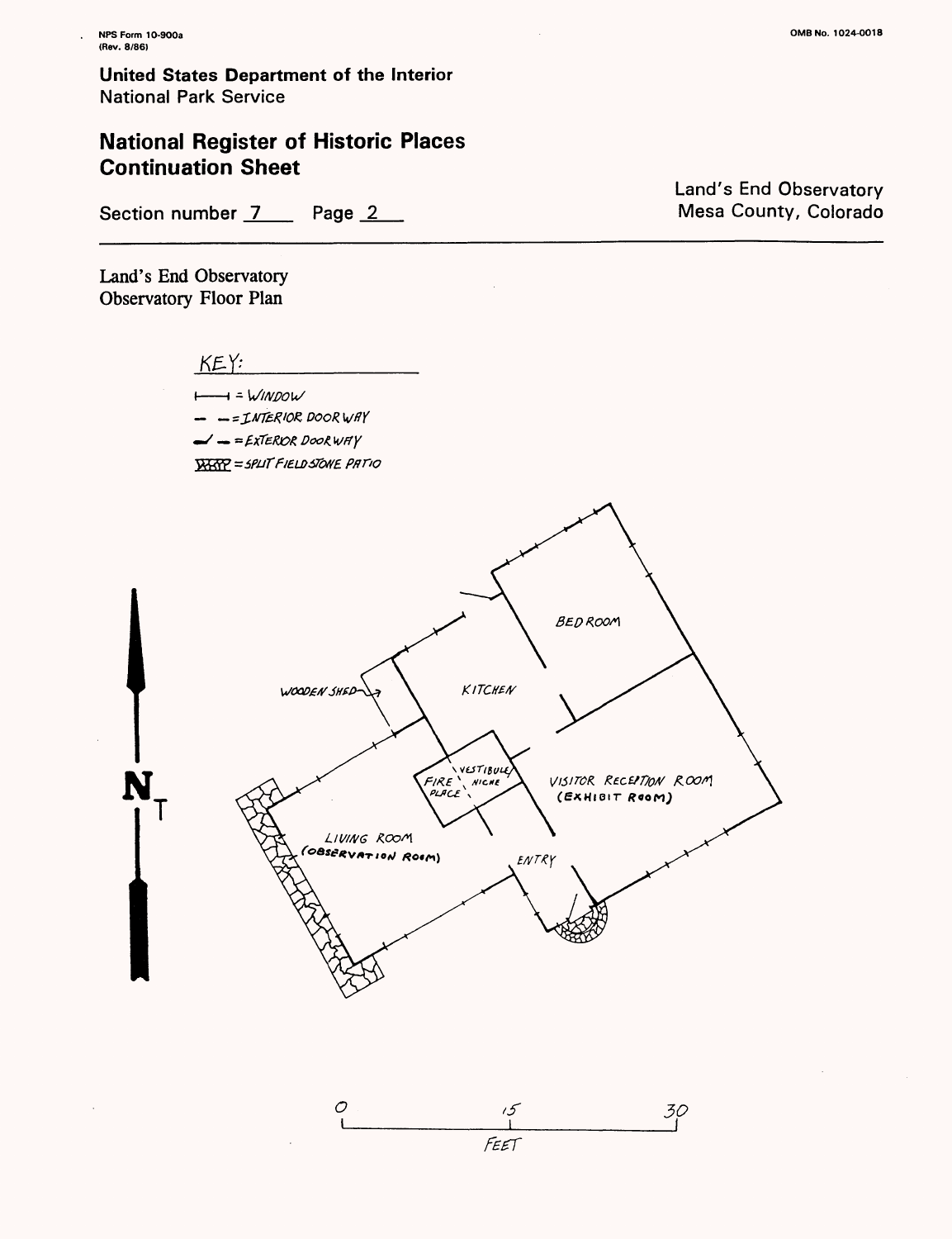### **National Register of Historic Places Continuation Sheet**

Section number 7 Page 3 Page 2 Mesa County, Colorado

Land's End Observatory

room and exhibit room. Tongue-and-groove pine boards cover most of the non-stone interior walls. The kitchen is panelled with particle board and the bedroom walls are covered with inexpensive wood paneling. The ceilings consist of exposed log beams supporting four inch wide tongue-and-groove pine boards. The ceiling in the observation room is a truncated triangular arch. Concessionaires lived in the apartment during the summers in the 1940s and 1950s. Forest Service personal managed the facility as a visitor center intermittently since then but have not stayed in the apartment, probably due to the lack of water.

Modifications to the Land's End Observatory include exterior door replacement and the possible concrete infill of interior wall niches. Paneling of the apartment rooms probably occurred in the 1950s. A small, shed-roofed plywood generator room was added at the intersection of the kitchen and observation room walls. It was not indicated on a 1968 area plan map and may have been constructed post-1968.

The rim wall is made of uncoursed, uncut local basalt and follows the precipitous rim roughly 150 yards from the latrine to a point north of the observatory. Chipmunks abound on the wall in the summer, lured by visitors' junk food. A 4-foot high pylon of uncut basalt is centered on the terrace between the observatory and the mesa edge. At one time, a metal sighting dial sat atop the pylon, pointing to various topographic features. The dial was removed or stolen, perhaps during the 1960s.

The eight seat latrine is a rectangular plan, 24'8" by 12'6", side gabled building sitting below the plane of the mesa. Steps lead from the flagstone path to the separate entrances (mens and ladies). Built at the same time as the observatory, the architecture is similar but on a smaller scale. The latrine repeats the rock walls and vertical log gables found in the observatory. A small gabled vent tops the wood shingled roof. Double, 4-light, fixed windows provide illumination on each elevation. Vertical wood plank doors provide access on the north and south elevations. The foundation is a concrete slab. Sewage reportedly is deposited in the mass of basalt rock below which serves as a natural septic system. The latrine remains in use.

The observatory and latrine are in remarkably good condition considering their age and lack of scheduled maintenance. Water stains on the ceiling of the observatory indicate a leak in the roof and USFS engineers are urging roof replacement. The buildings and associated rim wall retain sufficient integrity to convey their significant historical and architectural associations.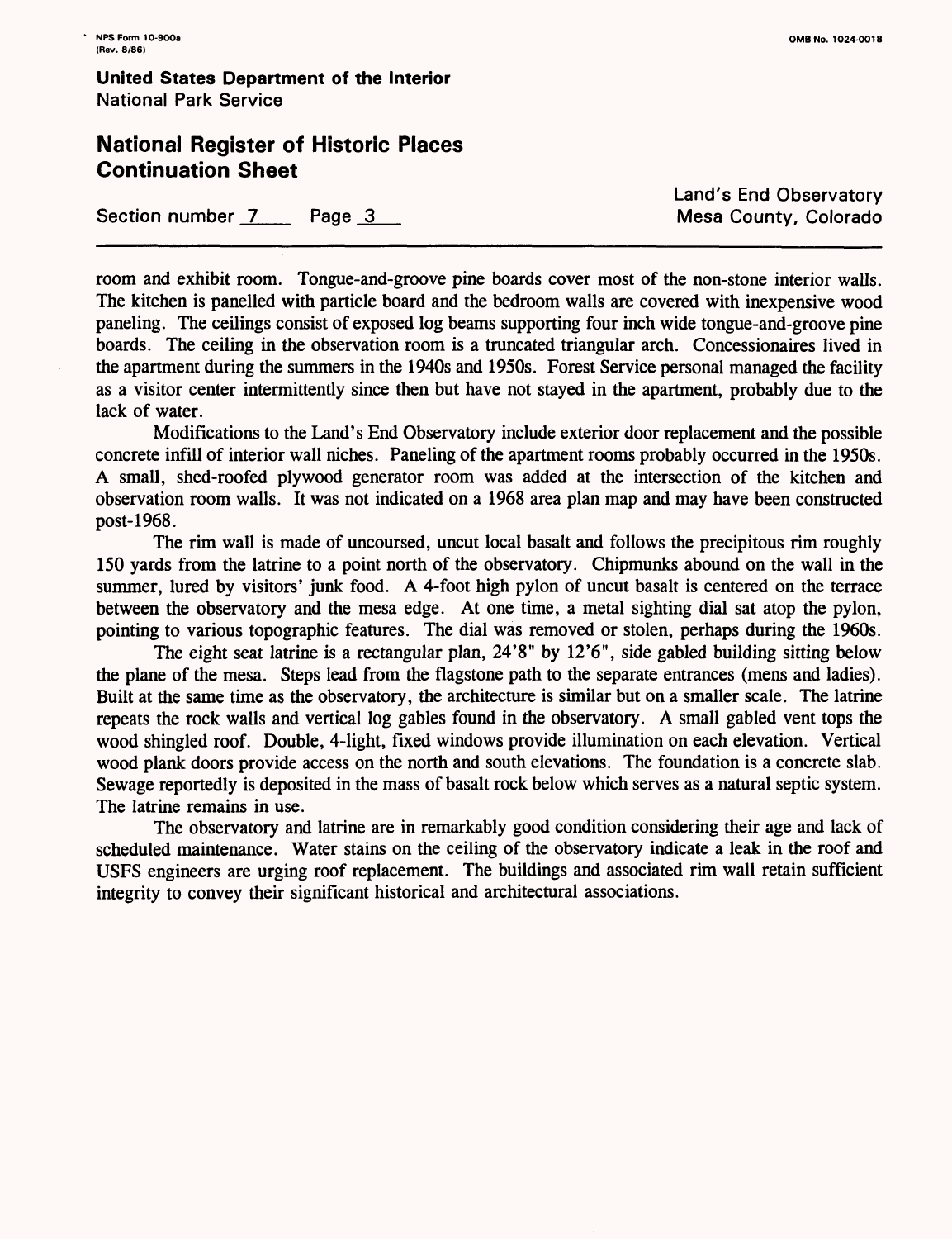### **National Register of Historic Places Continuation Sheet**

Section number 7 Page 4

Land's End Observatory Latrine Floor Plan



Land's End Observatory Mesa County, Colorado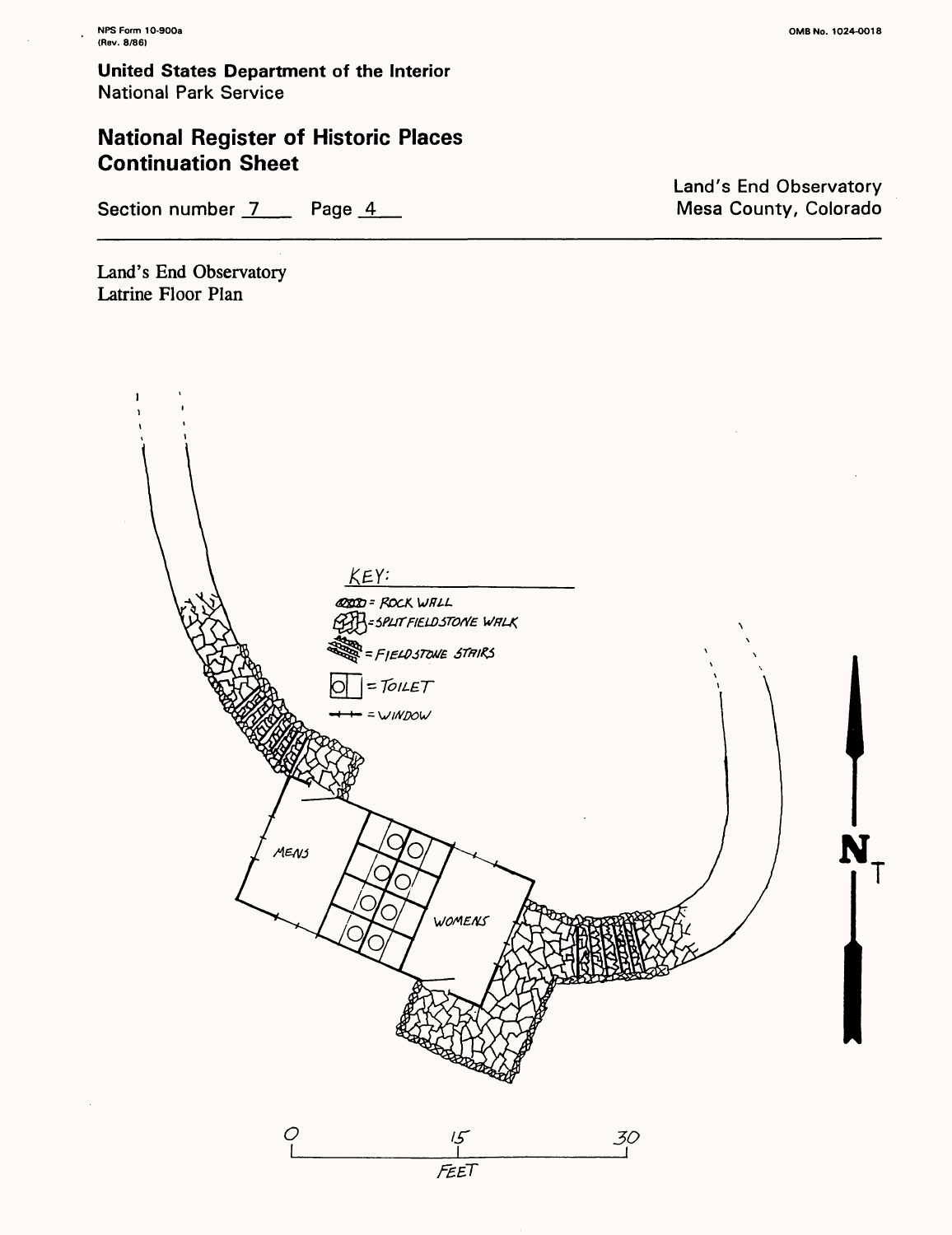#### Land's End Observatory **Name of Property**

### **8. Statement of Significance**

#### **Applicable National Register Criteria**

(Mark "x" in one or more boxes for the criteria qualifying the property for National Register listing.)

- [X] A Property is associated with events that have made a significant contribution to the broad patterns of our history.
- [ ] B Property is associated with the lives of persons significant in our past.
- [X] C Property embodies the distinctive characteristics of a type, period, or method of construction or represents the work of a master, or possesses high artistic values, or represents a significant and distinguishable entity whose components lack individual distinction.
- [ ] D Property has yielded, or is likely to yield, information important in prehistory or history.

### **Criteria Considerations**

(Mark "x" in all the boxes that apply.)

#### Property is:

- [ ] A owned by a religious institution or used for religious purposes.
- [ ] B removed from its original location.
- [ ] C a birthplace or grave.
- [ ] D a cemetery.
- [ ] E a reconstructed building, object, or structure.
- [ ] F a commemorative property.
- [X] G less than 50 years of age or achieved significance within the past 50 years.

#### **Narrative Statement of Significance**

(Explain the significance of the property on one or more continuation sheets.)

### **9. Major Bibliographic References**

**Bibliography** (Cite the books, articles and other sources used in preparing this form on one or more continuation sheets.)

### **Previous documentation on file (NPS):**

- [ ] preliminary determination of individual listing (36 CFR 67) has been requested
- [ ] previously listed in the National Register
- [ ] previously determined eligible by the National Register
- [ ] designated a National Historic Landmark
- [ ] recorded by Historic American Buildings Survey
- #\_\_\_\_\_\_\_\_\_\_\_\_\_\_\_\_\_\_\_\_\_\_\_\_\_\_\_\_\_\_\_\_
- [ ] recorded by Historic American Engineering Record

# \_\_\_\_\_\_\_\_\_\_\_\_\_\_\_\_\_\_\_\_\_\_\_\_\_\_\_

#### Mesa County. Colo. **County/State**

### **Areas of Significance** (Enter categories from instructions)

Entertainment/Recreation

**Architecture** 

Social History

### **Periods of Significance** 1936 - 1955

#### **Significant Dates**

N/A

#### **Significant Person(s)**

(Complete if Criterion B is marked above). N/A

### **Cultural Affiliation**

N/A

### **Architect/Builder**

US Forest Service Works Progress Administration

Anderson. Ivan

### **Primary location of additional data:**

- [X] State Historic Preservation Office
- [ ] Other State Agency
- [X] Federal Agency
- [ ] Local Government
- [ ] University
- [X] Other

Name of repository: National Park Service Midwest Archaeological Center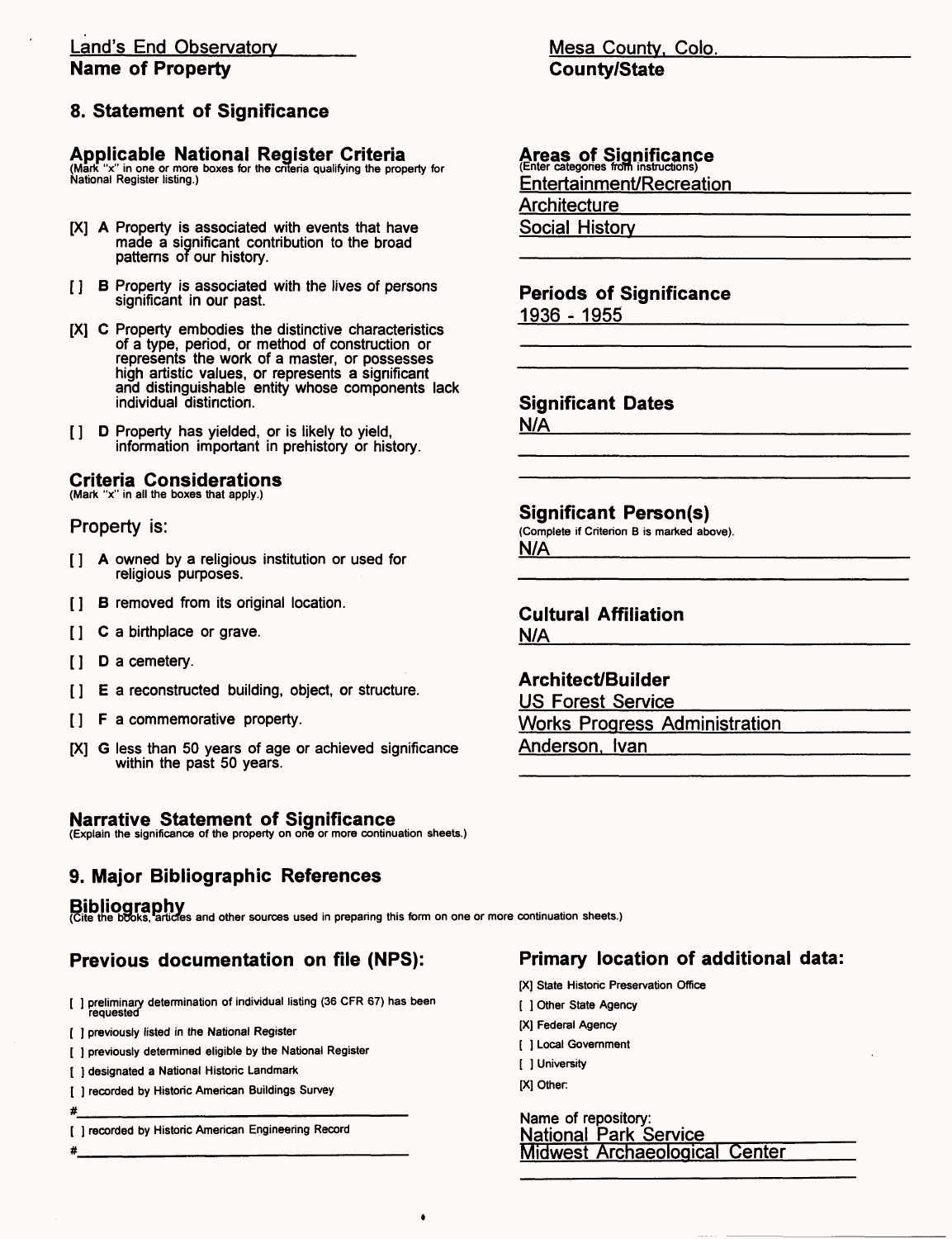### **National Register of Historic Places Continuation Sheet**

Section number 8 Page 5 Page 2008 Nesa County, Colorado

# Land's End Observatory

#### **Statement of Significance**

The Land's End Observatory is eligible for the National Register under Criterion A in the areas of entertainment and recreation, and social history. The buildings are associated with the federal government's response to the Great Depression of the 1930s and the recreational development of Region 2 of the U.S. Forest Service. The buildings are also eligible under Criterion C for their architectural significance as important examples of the Rustic style as employed by the Forest Service in Colorado.

The Land's End Observatory represents the expansion of the U.S. Forest Service's (USFS) mission from basic custodianship, which it practiced at its inception, to extensive resource management, including the recreational development of its lands. With the completion of the Land's End Road, the observatory provided an opportunity for travelers to the Grand Mesa to experience the scenic beauty of the National Forest and surrounding topography. Concessionaires lived in the observatory during the summers in the 1940s and 1950s, selling sandwiches and film, hauling water, maintaining a primitive phone line, and managing the Wild Rose Campground/Picnic Area on the Land's End Road. The apartment has not been modified since the last occupancy in the 1950s. Forest Service personal have sold books and managed the facility as a visitor center intermittently since then, but have not stayed in the apartment, probably due to the lack of water.

Prior to the 1930s, USFS buildings reflected the preferences of the rangers who built them, as well as the tools, materials, and amount of time available to them. With the development of regional and national engineering divisions, USFS design became more standardized. The use of commercially available materials was specified, and the designs were stylistically reflective of various local and national architectural trends.

The 1930s depression provided the catalyst for two developments which greatly influenced the number, type, and style of USFS buildings. The first development was the creation of the Region 2 Architectural Division in 1936. Region 2 consisted of Colorado, Nebraska and Wyoming. This organization oversaw an era of unprecedented architectural improvements. Designs from this period were characterized by their rustic appearance and labor-intensive composition. They expressed such USFS ideals as simplicity, harmony with nature, and the use of natural materials.

Architectural consultant, Albert H. Good, in his book, Park and Recreation Structures, helped coin the architectural term, "Rustic style". Writing in 1938, he described the most common type of architectural design used in state and national parks during the 1930s. The entire concept behind Rustic architecture was the achievement of a primitive, rugged, and handcrafted look. A style which:

through the use of native materials in proper scale, and through the avoidance of severely straight lines and over-sophistication, gives the feeling of having been executed by pioneer craftsmen with limited hand tools. It thus achieves sympathy with natural surroundings and with the past. In high, mountainous and forested regions the various structural elements of rustic construction-logs, timbers, rocks-must be reasonably overscaled to the structure itself to avoid being unreasonably underscaled to surrounding large trees and rough terrain. (Good, 1938)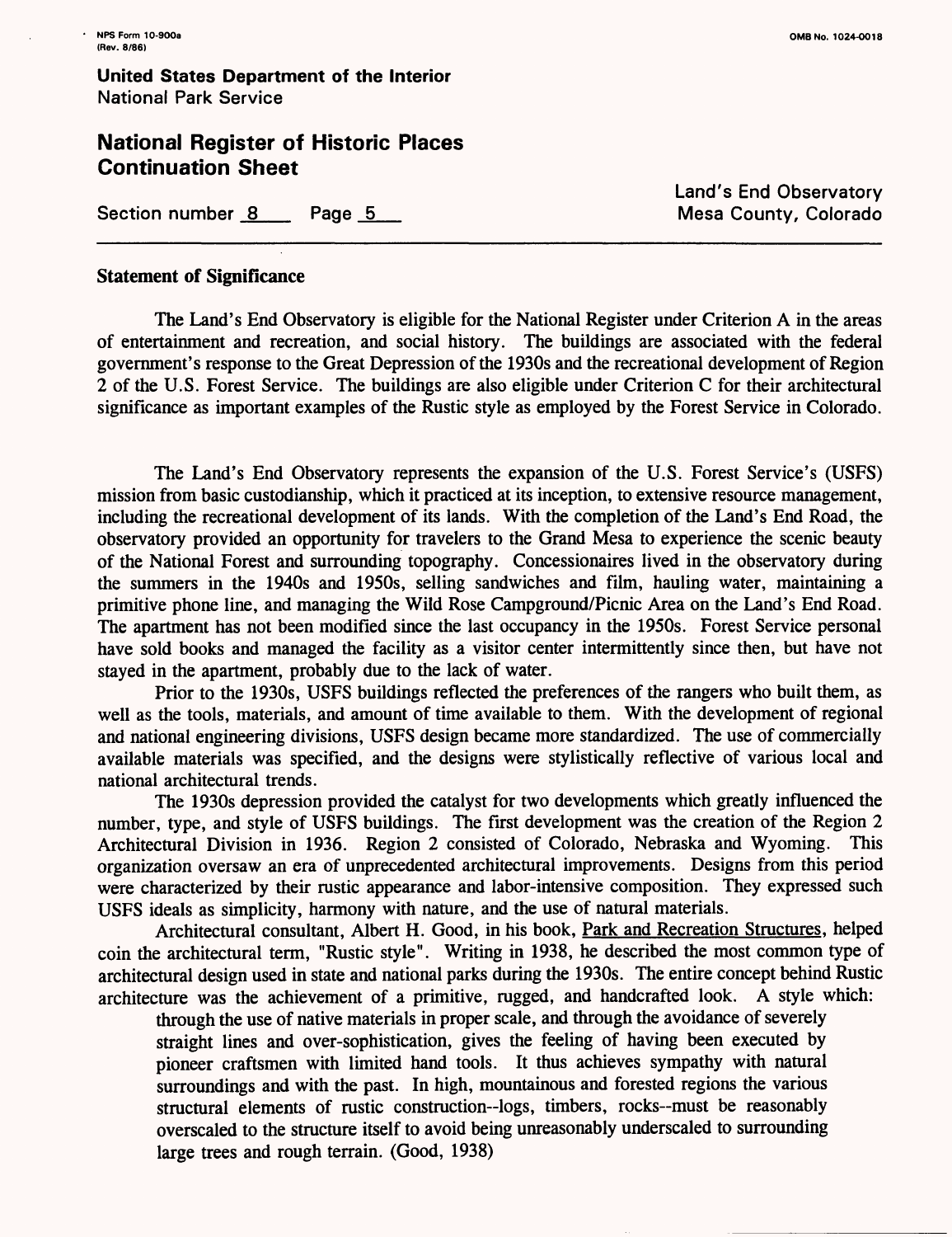### **National Register of Historic Places Continuation Sheet**

Section number 8 Page 6 and Section number 8 and Page 6 and Page 7 and Page 7 and Page 7 and Page 7 and Page 7 and Page 7 and Page 7 and Page 7 and Page 7 and Page 7 and Page 7 and Page 7 and Page 7 and Page 7 and Page 7 a

**Land's End Observatory** 

The Land's End Observatory is one of the finest examples of the Rocky Mountain region's Rustic style architecture. The observatory, latrine and rim wall all display the major characteristics of the style as defined by Good. Each is composed of native materials roughly finished to harmonize with their natural surroundings. Though the observatory building contains more windows than typically found in pioneer cabins, the use of small paned, multi-light windows correspond to traditional late 19th century cabin construction. Even the large picture windows in the observation room are rusticated by the flanking multi-light casements. The only modifications to the exterior have been the door replacements and the addition of a small generator room. On the interior of the observatory, the apartment was modified in the 1950s, but few, if any modifications have occurred since then. The observatory has been in continuous use since its construction and is the most visited historic structure on Grand Mesa.

At a time when Region 2 architectural designs for such buildings as the observatory were achieving a stylistic unity, the Great Depression provided mechanisms to turn paper plans into solid buildings. Federal responses to the socio-economic impacts of the depression resulted in the formation of a set of agencies responsible for the implementation of the New Deal programs of the Roosevelt administration. Two of these programs, the Works Progress Administration (WPA) and the Civilian Conservation Corps (CCC) played an important role in improving the natural resources and human facilities in America's public parks and forests.

The CCC sought to provide useful employment for the nation's growing ranks of unemployed young men. The thousands of park, forest conservation, and reclamation projects performed by the CCC not only created much needed employment for millions of unemployed single young men, the program also contributed to their education and the development of job skills. The education and training CCC participants received improved their literacy and produced skilled technicians in a number of fields. It prepared the young men for future work in the military, in factories, and on farms.

The WPA was a diverse New Deal agency designed to employ people in worthwhile, modest scale urban and rural public works projects. While the CCC concentrated on hiring young men, the WPA hired adults in both skilled and unskilled occupations. The WPA often worked jointly on projects with other federal or state agencies. They participated on road, water, sewer, and other building projects that occasionally dovetailed with conservation and park projects performed by the CCC. In some cases, the WPA actually completed projects begun by the CCC.

Construction of the observatory followed the general scenario for Depression-era, CCC/WPA projects (Robb, 1995). The Forest Service provided the overall design and oversight for the Land's End Road and observatory construction. The full extent of CCC involvement in the project is not known. Available information indicates that the CCC cleared the road right-of-way and may have constructed a small portion of the lower (western) part of the road itself. The WPA took over construction in 1934 and completed the road to the mesa top in 1935. USFS and WPA laborers began construction at the observatory site the following year. The observatory building, latrine and rim wall were completed by 1937.

The Land's End Observatory was a part of the campaign of natural resource enhancement undertaken by the Forest Service through its own design efforts in concert with the manpower pool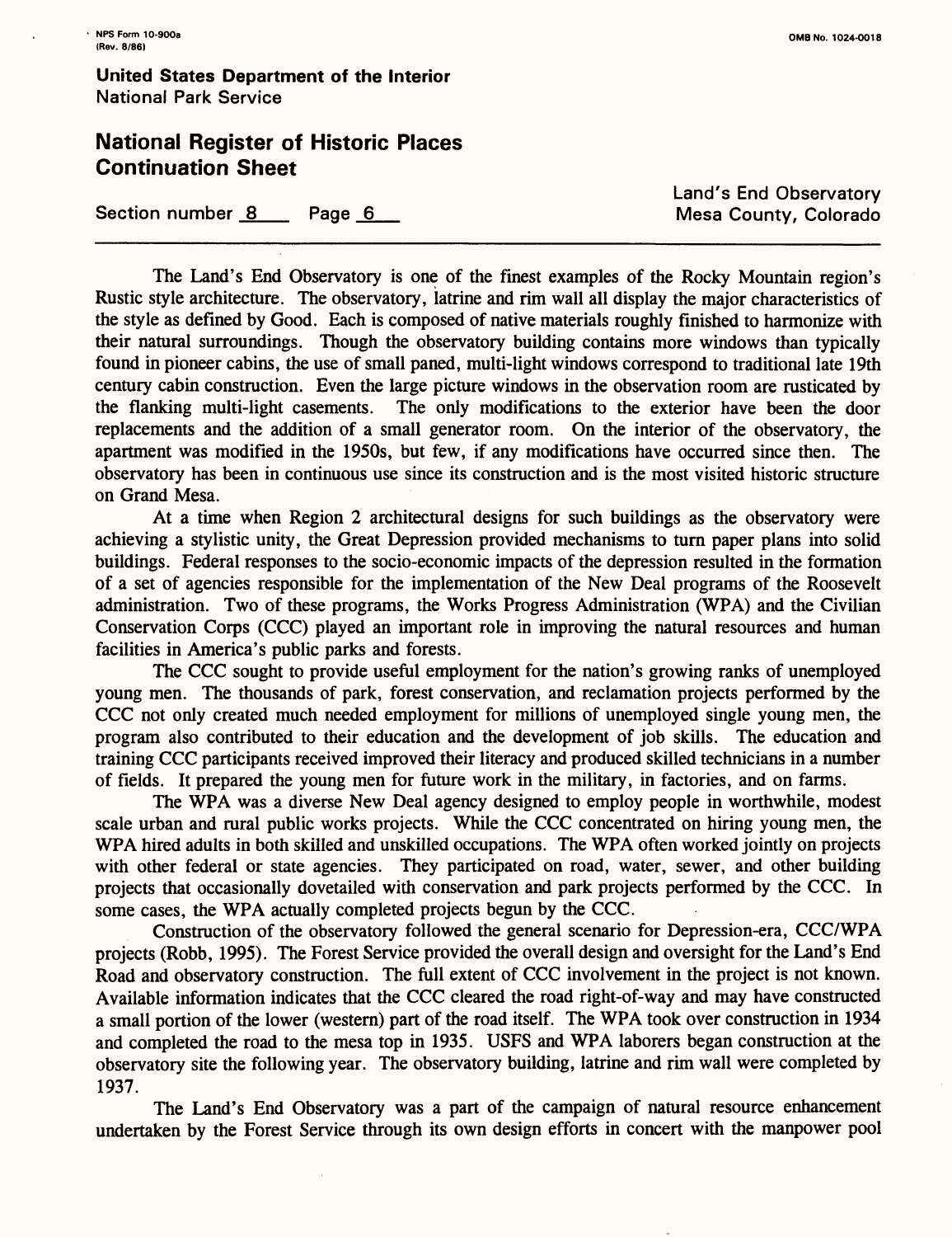### **National Register of Historic Places Continuation Sheet**

Section number 8 Page 7 Page 2 Mesa County, Colorado

Land's End Observatory

made available by the WPA and CCC. The Rustic style of the buildings draws heavily from their natural context, adding to rather than detracting from, the natural beauty of their setting.

The period of significance is considered to be 1936-1955. The period begins with the start of site construction and continues through the period of the observatory's most intensive use, the time when concessionaires consistently occupied the building during the summer seasons. The property is eligible under Criteria Consideration G because contexts exists to evaluate its significance, the majority of the period of significance is over 50 years of age, and the activities within the less than 50 year old segment constitute a continuation of the original use.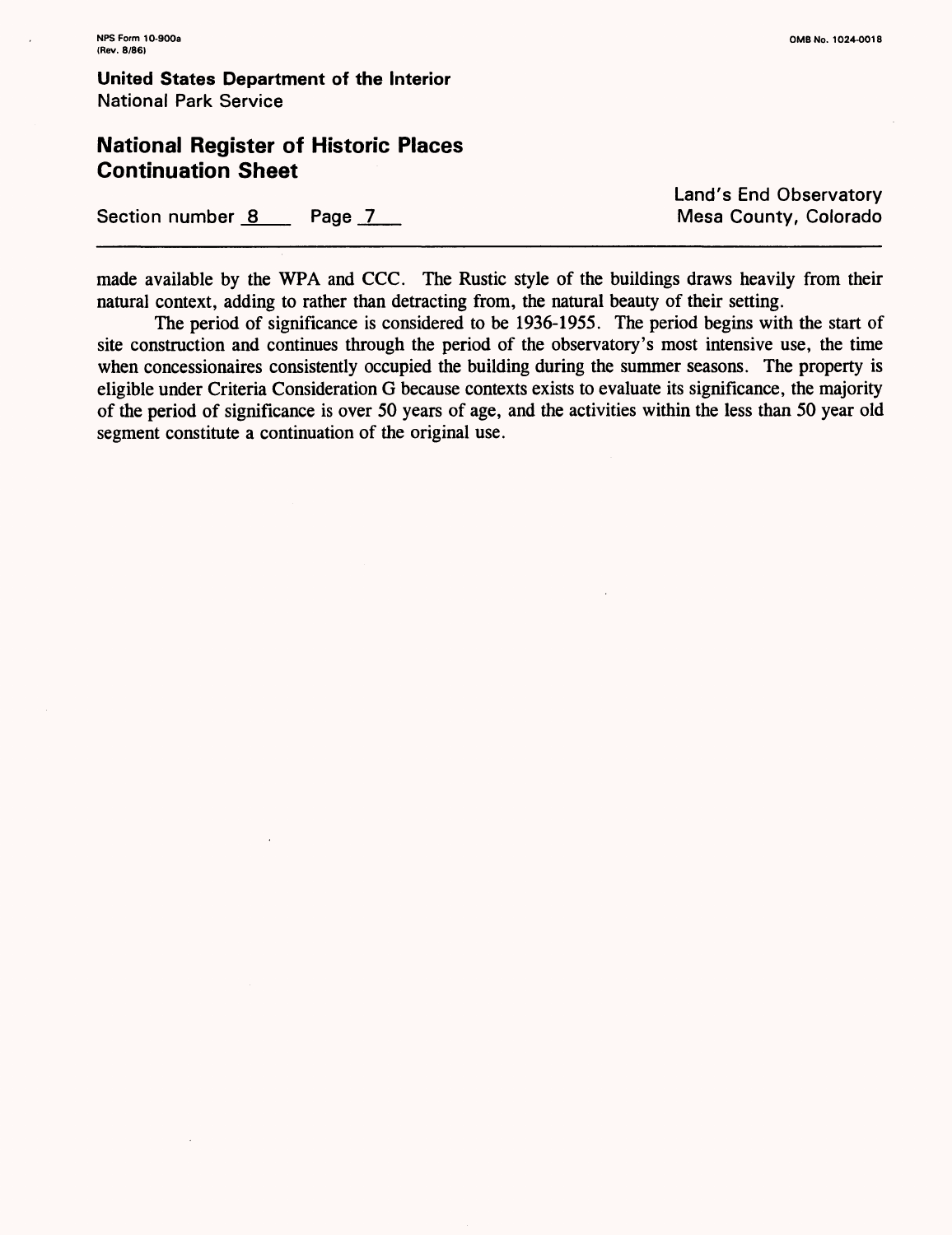### **National Register of Historic Places Continuation Sheet**

Section number 9 Page 8 Assembly Colorado Nesa County, Colorado

Land's End Observatory

#### **Bibliographic References**

Centuries Research, Inc. *Evaluation of Historic Forest Service Properties on the Grand Mesa National Forest: 1981.* 1981. On file in GMUG National Forest Supervisor's Office, Delta, Colo.

*Civilian Conservation Corps Operational Records.* 1934-1942. National Archives, Denver, Colo.

- Crum, Sally. *A Cultural Resource Inventory of the Land's End Trail, Grand Mesa National Forest, Mesa County, Colorado.* 1993. On file in GMUG National Forest Supervisor's Office, Delta, Colo.
- *Grand Mesa Forest History: Grand Junction District.* Undated. On file in GMUG National Forest Supervisor's Office, Delta, Colo.
- Graves, Henry S. *Report of the Forester for 1911.* 1912. Government Printing Office, Washington, D.C.
- Hammer, E. Polly. *Civilian Conservation Corps Activities.* Undated. Manuscript on file in GMUG National Forest Supervisor's Office, Delta, Colo.
- Hammer, E. Polly. *Cultural Resource Project Information, Lands End Project: Testing on 5ME1057.*  1986. Manuscript on file in GMUG National Forest Supervisor's Office, Delta, Colo.
- Hutton, A., Regional Forest Inspector. Inspection Memorandum, Mesa Lakes R.S. Memorandum dated 8/3/1940. Acc'n *#* 52-1-77, Box 3. National Archives, Denver, Colo.
- *Improvement Inventory, Region 2 Engineering Record.* On file in the Engineering Division, Rocky Mountain Regional Office, Denver, Colo.
- Johnson, F.R. Inspection Memorandum, Lands End. Memorandum dated 8/23/1934. Acc'n # 52-A-77, Box 3. National Archives, Denver, Colo.
- Kulkosky, Tanya. *Pueblo Mountain Park National Register Nomination.* 1994. On file at the Colorado Historical Society, Denver, Colo.
- Lands End Recreation Unit. Forest Service Records. On file in GMUG National Forest Supervisor's Office, Delta, Colo.
- Marshall, Muriel. "Sky Island-Land's End Ladder." *Delta County Independent,* Delta, Colorado. October 26, 1986. Copy on file at GMUG National Forest, Collbran District, Collbran, Colo.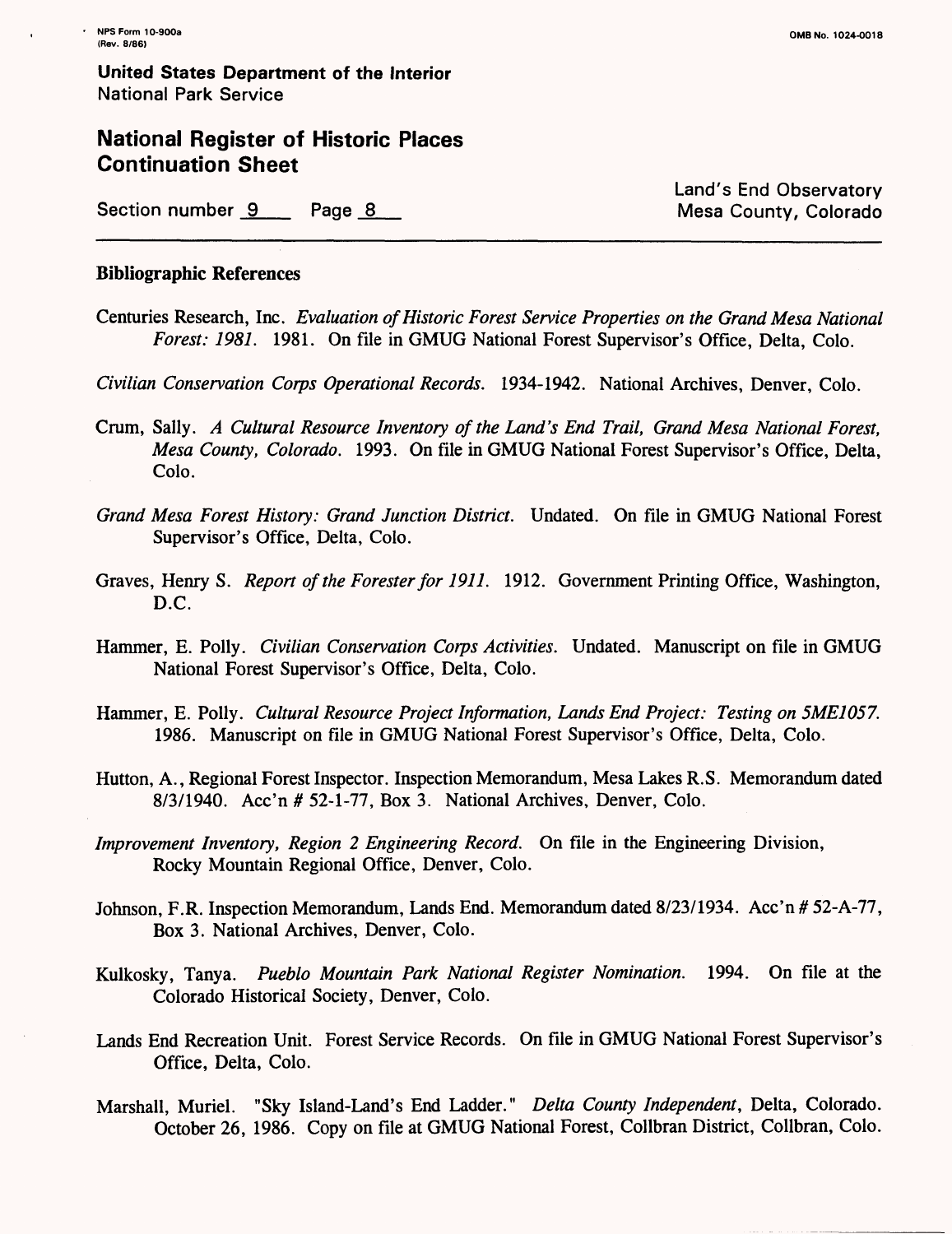### **National Register of Historic Places Continuation Sheet**

Section number  $9 & 10$  Page  $9$ 

Land's End Observatory

- Mahls, Steven F. *Colorado Mountains Historic Context.* 1984. State Historical Society of Colorado, Denver, Colo.
- Robb, Nate. Interviewed by Sally Crum, USFS, on August 10, 1995 at 2847 Newport Circle, Grand Junction, Colo.

Regional historic photographs. On file at Rocky Mountain Regional Office, Denver, Colo.

#### **Geographical Data**

Verbal Boundary Description

The nomination boundary for the Land's End Observatory is shown on the accompanying map entitled, *Site Sketch Map of Land's End Observatory.* The boundary is shown by the flagged line on the north, east and south, with the mesa rim, largely defined by the stone rim wall, forming the boundary on the west.

#### Boundary Justification

Visitor activity has historically been confined within the limits of the above area. A short nature trail, constructed in 1994, extends north of the rock wall but is not considered a contributing feature of the site because of its recent age and limited use.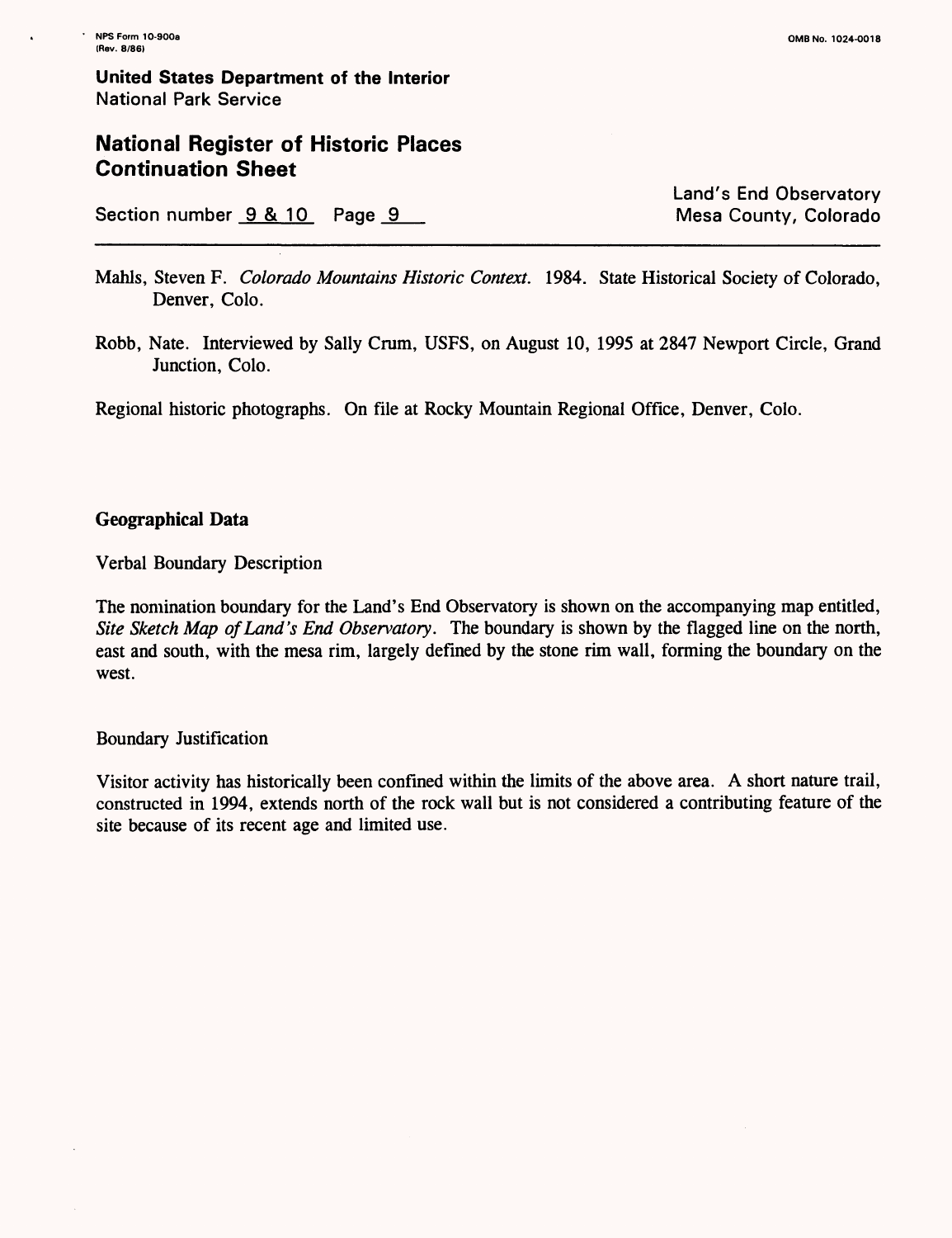| <b>Land's End Observatory</b> |                                 |                                                                                                          | Mesa County, Colo.                                                                                                                                                         |                           |  |
|-------------------------------|---------------------------------|----------------------------------------------------------------------------------------------------------|----------------------------------------------------------------------------------------------------------------------------------------------------------------------------|---------------------------|--|
| <b>Name of Property</b>       |                                 |                                                                                                          | <b>County/State</b>                                                                                                                                                        |                           |  |
|                               | 10. Geographical Data           |                                                                                                          |                                                                                                                                                                            |                           |  |
|                               | Acreage of Property 3.7         |                                                                                                          |                                                                                                                                                                            |                           |  |
|                               | <b>UTM References</b>           | (Place additional UTM references on a continuation sheet.)                                               |                                                                                                                                                                            |                           |  |
| 1. 12                         | 740360<br>Zone Easting          | 4323030<br>Northing                                                                                      | 3.<br>Zone                                                                                                                                                                 | Easting<br>Northing       |  |
| 2.<br>Zone                    | Easting                         | Northing                                                                                                 | 4.<br>Zone                                                                                                                                                                 | Easting<br>Northing       |  |
|                               |                                 |                                                                                                          |                                                                                                                                                                            | [] See continuation sheet |  |
|                               |                                 | <b>Verbal Boundary Description</b><br>(Describe the boundaries of the property on a continuation sheet.) |                                                                                                                                                                            |                           |  |
|                               | <b>Boundary Justification</b>   | (Explain why the boundaries were selected on a continuation sheet.)                                      |                                                                                                                                                                            |                           |  |
|                               | 11. Form Prepared By            |                                                                                                          |                                                                                                                                                                            |                           |  |
|                               |                                 | name/title_Sally_Crum, Zone Archaeologist                                                                |                                                                                                                                                                            |                           |  |
|                               |                                 |                                                                                                          | organization Grand Mesa, Uncompahgre, Gunnison Nat'l. Forest date April 12, 1996                                                                                           |                           |  |
| street & number PO Box 330    |                                 |                                                                                                          | telephone 970-487-3534                                                                                                                                                     |                           |  |
| city or town Collbran         |                                 | state CO                                                                                                 | zip code $81624$                                                                                                                                                           |                           |  |
|                               | <b>Additional Documentation</b> | Submit the following items with the completed form:                                                      |                                                                                                                                                                            |                           |  |
|                               | <b>Continuation Sheets</b>      |                                                                                                          |                                                                                                                                                                            |                           |  |
| <b>Maps</b>                   |                                 |                                                                                                          | A USGS map (7.5 or 15 minute series) indicating the property's location.<br>A Sketch map for historic districts and properties having large acreage or numerous resources. |                           |  |
| Photographs                   |                                 | Representative black and white photographs of the property.                                              |                                                                                                                                                                            |                           |  |
|                               | Additional Items                | (Check with the SHPO or FPO for any additional items)                                                    |                                                                                                                                                                            |                           |  |
|                               | <b>Property Owner</b>           | (Complete this item at the request of SHPO or FPO.)                                                      |                                                                                                                                                                            |                           |  |
|                               |                                 |                                                                                                          | name USDA Forest Service; Grand Mesa, Uncompahgre, Gunnison National Forest                                                                                                |                           |  |
|                               |                                 | street & number 2250 Highway 50                                                                          |                                                                                                                                                                            | telephone 970-874-7691    |  |
|                               | city or town Delta              |                                                                                                          | state CO                                                                                                                                                                   | zip code 81416            |  |
|                               |                                 |                                                                                                          |                                                                                                                                                                            |                           |  |

 $\ddot{\phantom{1}}$ 

Paperwork Reduction Act Statement: This information is being collected for applications to the National Register of Historic Places to nominate properties for<br>listing or determine eligibility for listing, to list propertie

**Estimated Burden Statement:** Public reporting burden for this form is estimated to average 18.1 hours per response including time for reviewing instructions,<br>gathering and maintaining data, and completing and reviewing th Reductions Projects (1024-0018), Washington, DC 20503.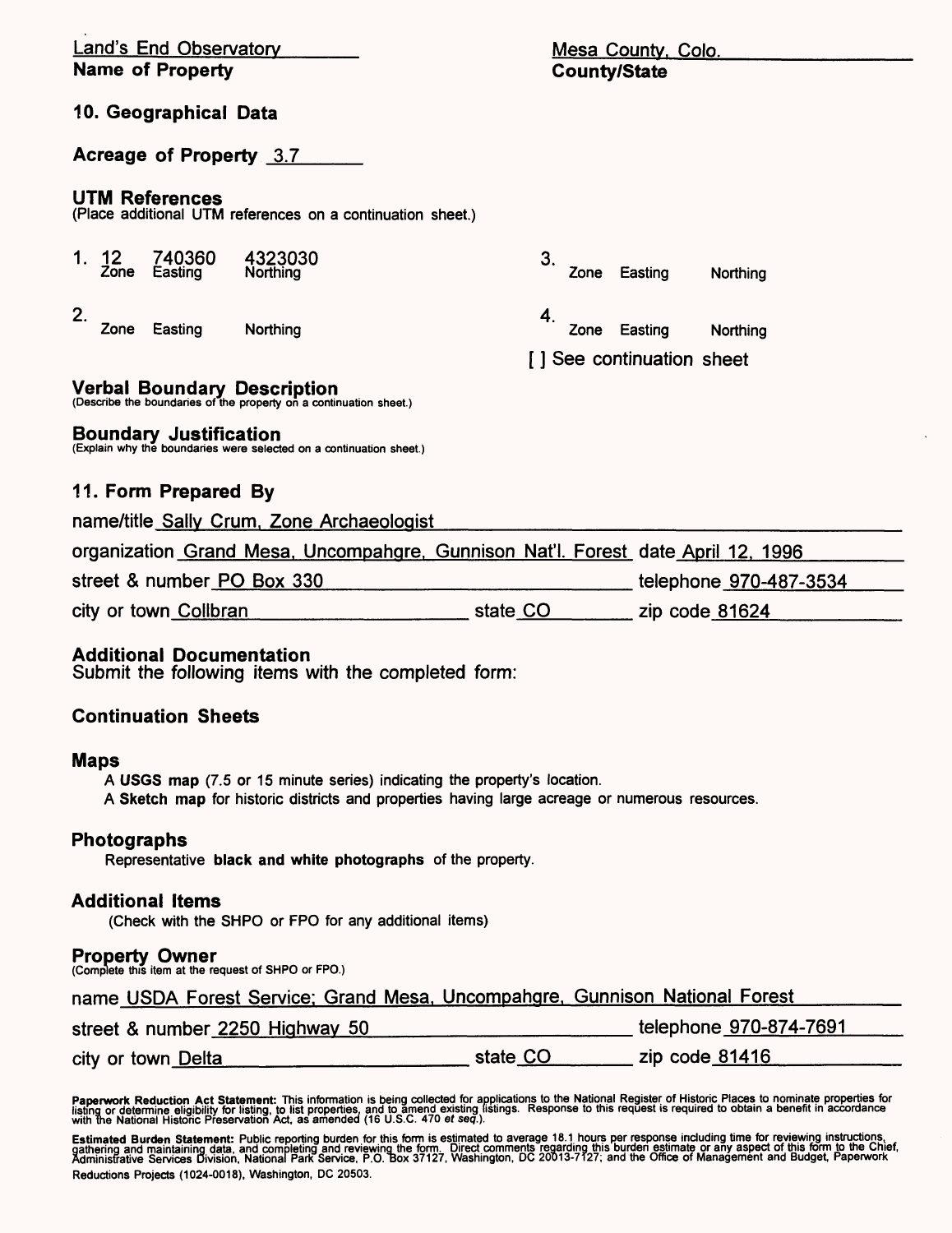### **National Register of Historic Places Continuation Sheet**

Section number Additional Documentation Page 10

Land's End Observatory Mesa County, Colorado

Site Sketch Map of Land's End Observatory